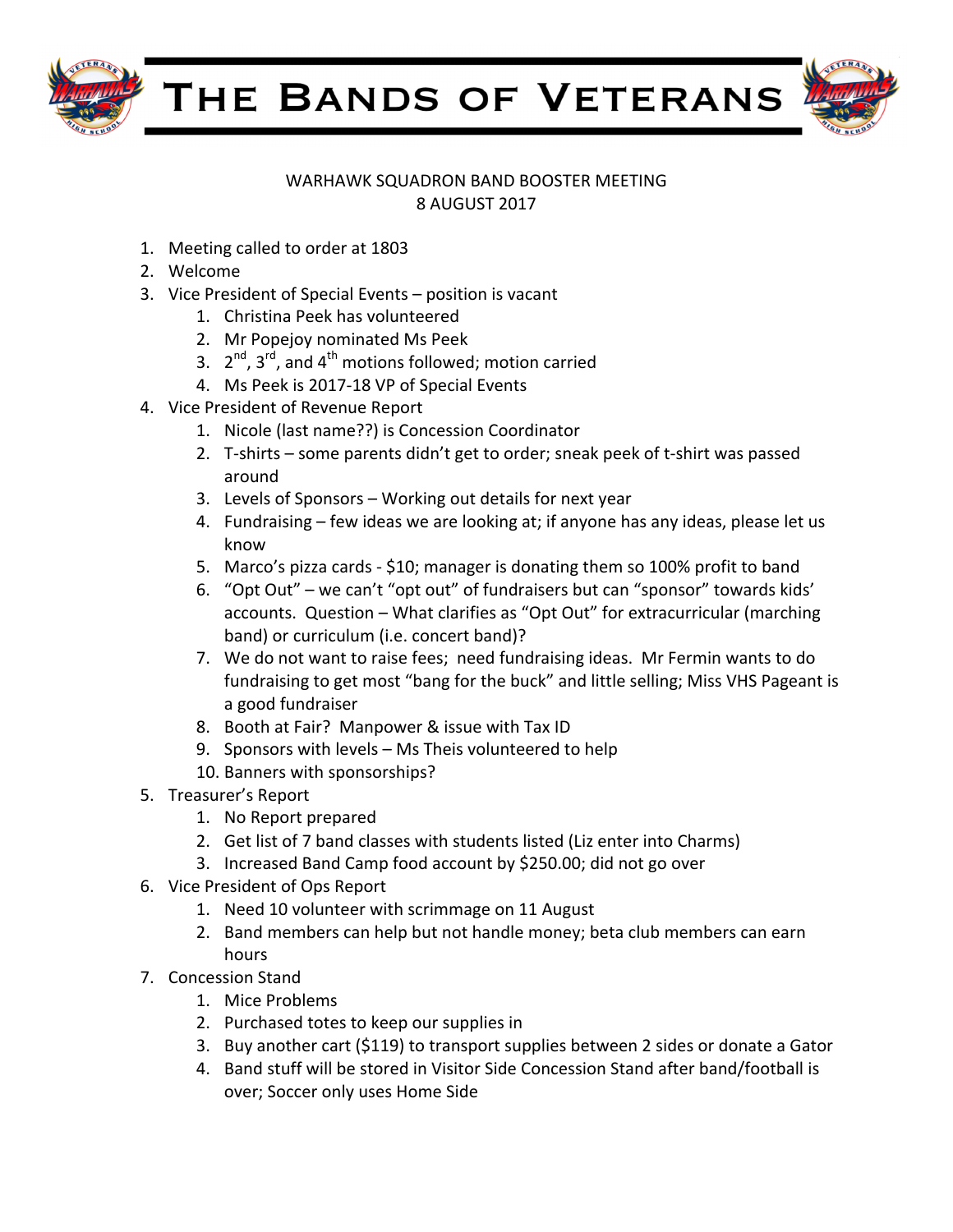

THE BANDS OF VETERANS

- 5. Logistics  $-3'x4'$  charcoal grill that had to be transported; we now have a gas grill; what to do with it; suggestion to raffle it off
- 8. Mr Fermin's Comments
	- 1. Good Evening!
	- 2. Band camp was a huge success! Thanks for not having sandwiches every night
	- 3. Scrimmage this Friday
	- 4. First home game is next Friday (18 Aug) vs Northgate
	- 5. Eat and drink lots of Water!
	- 6. Competitions 30 September @ Oconee Classic; 21 October @ HOG; 28 Oct @ TBD
	- 7. Use envelopes for payments
	- 8. Absence  $-$  use form
	- 9. Miss Cavender make her feel welcome
	- 10. Be INVOLVED!
- 9. Band Aides pick up materials from Band Room
- 10. Report Time  $-5:00$
- 11. Pre-Order Forms for  $3^{rd}$  Quarter collect money and turn in Thursday

Next Meeting  $-5$  September @ 6:00

Meeting Adjourned 1847

Boosters Present: Brenda Tiller David Baker Lynn Baker Michael Hampel Kitty Tuck-Hampel Frankie McSweeney (VP of Ops) Dan Popejoy (VP of Revenue) Susan Jones Sherry Rozar Marjorie Mitchell Davie Bill Jr Heidi Babbitt Cynthia Dickman Jessica Theis Andrew Theis Brian Hargett